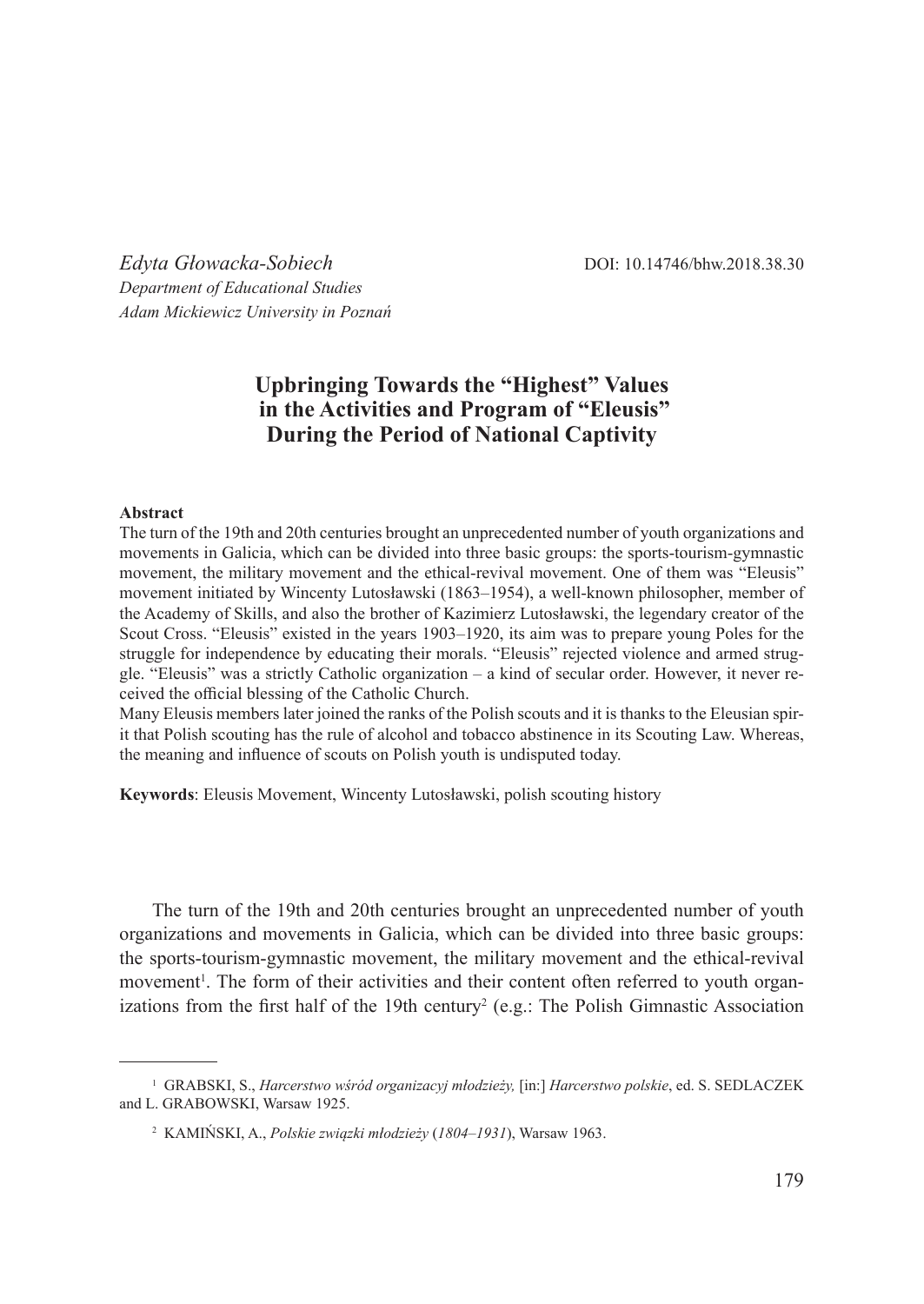"Sokół"<sup>3</sup>, the Union of Polish Youth "Zet<sup>"4</sup> and the Organization of Independent Youth "Zarzewie"<sup>5</sup>).

At the turn of the centuries, national ideology became particularly popular among the youth. It was supported by Stanisław Prus-Szczepanowski (1846–1900), Zygmunt Balicki (1858–1916) and Lucjan Zarzecki (1873–1925). The former deserves particular attention due to the fact that in his ideology he was able to combine romantic elements (in terms of goals) with positivist ones (when talking about means), which no one before him had done6 . He was convinced that Poland was able to create *a concept of a new type of humanmodel, being an expression of the needs of modern society*<sup>7</sup> , a citizen type, being a synthesis of the heroic elements of the Polish soul, bred during the long period of knightly culture, spiritualized by romantic poets and philosophers, with the characteristics of the worker, so desired by the positivists<sup>8</sup>. Like Polish romantics, Prus-Szczepanowski believed in the extraordinary mission of the Polish nation, which was strongly connected with religion and mysticism. He was a supporter of the spiritual revival of Poles and today his system is rightly known as one of the highest effort and heroism<sup>9</sup>.

The movement that linked the views of S. Prus-Szczepanowski with the ethical-revival-abstinence trend was the most controversial, intriguing and at the same time mysterious organization of those times – "Eleusis"<sup>10</sup>. This movement was initiated by Wincenty Lutosławski (1863–1954)<sup>11</sup>, a well-known philosopher, lecturer in Moscow, Kazan, Krakow, Geneva, Lausanne, London, Dorpat and Vilnius, member of the Academy of

<sup>4</sup> *"Zet" w walce o niepodległość i budowę państwa. Szkice i wspomnienia*, ed. T.W. NOWACKI, Warsaw 1996; *Leksykon harcerstwa*, op. cit., p. 528–529; BŁAŻEJEWSKI, W., *50 lat harcerstwa w Polsce*, Dział Rękopisów Zakładu Narodowego im. Ossolińskich, manuscript, ref. no. 14998.

<sup>5</sup> BAGIŃSKI, H., "Geneza polskiego skautingu", *Harcerstwo*, 1934, no. 2, p. 55–65; Idem, *Geneza polskiego skautingu*, Warsaw 1937; Idem, *U podstaw organizacji wojska polskiego 1908–1914*, Warsaw 1935; *Leksykon harcerstwa*, op. cit., p. 520.

<sup>6</sup> KUBERSKI, L., *Stanisław Szczepanowski 1846–1900. Przemysłowiec. Polityk. Publicysta*, Opole 1997.

<sup>7</sup> NAWROCZYŃSKI, B.*, Polska myśl pedagogiczna,* Warsaw–Lwów 1938*,* p. 132.

<sup>8</sup> Ibidem, p. 133. Por. ARASZKIEWICZ, F.W., *Ideały wychowawcze Drugiej Rzeczypospolitej,* Warsaw 1978, p. 32–37.

<sup>9</sup> Ibidem.

<sup>10</sup> *Materials for the history of scouts – Eleusis*, ZHP Archive, Archive of New Records, ref. no. 76/539; STRUMIŁŁO, T., "Nasze dzieje", *Harcmistrz*, 1925, no. 2, p. 13.

<sup>11</sup> LEONHARD, B.*, Harcerski słowniczek abstynencki*, Kraków 1992, p. 106; *Encyklopedia Historii Drugiej Rzeczypospolitej*, Warsaw 1999, p. 206.

180

<sup>3</sup> MIRKIEWICZ, M., *Towarzystwo Gimnastyczne "Sokół". Mit a rzeczywistość*, [in:] *Galicja i jej dziedzictwo*, ed. A. MEISSNER and J. WYROZUMSKI, vol. 3, Rzeszów 1995, p. 269–281; *Leksykon harcerstwa*, ed. O. FIETKIEWICZ, Warsaw 1988, p. 433–434; TOPOROWICZ, K.*,* "Geneza i rozwój organizacyjny Towarzystwa Gimnastycznego *Sokół* w Krakowie w latach 1885–1914", *Rocznik Naukowy Wyższej Szkoły Wychowania Fizycznego w Krakowie*, vol. 5, 1966, p. 63–113. See: HAUSNER, W.*, Krakowski skauting 1910–1914*, Kraków 1994; BŁAŻEJEWSKI, W., *Z dziejów harcerstwa polskiego 1910–1939*, Warsaw 1985, p. 20–26.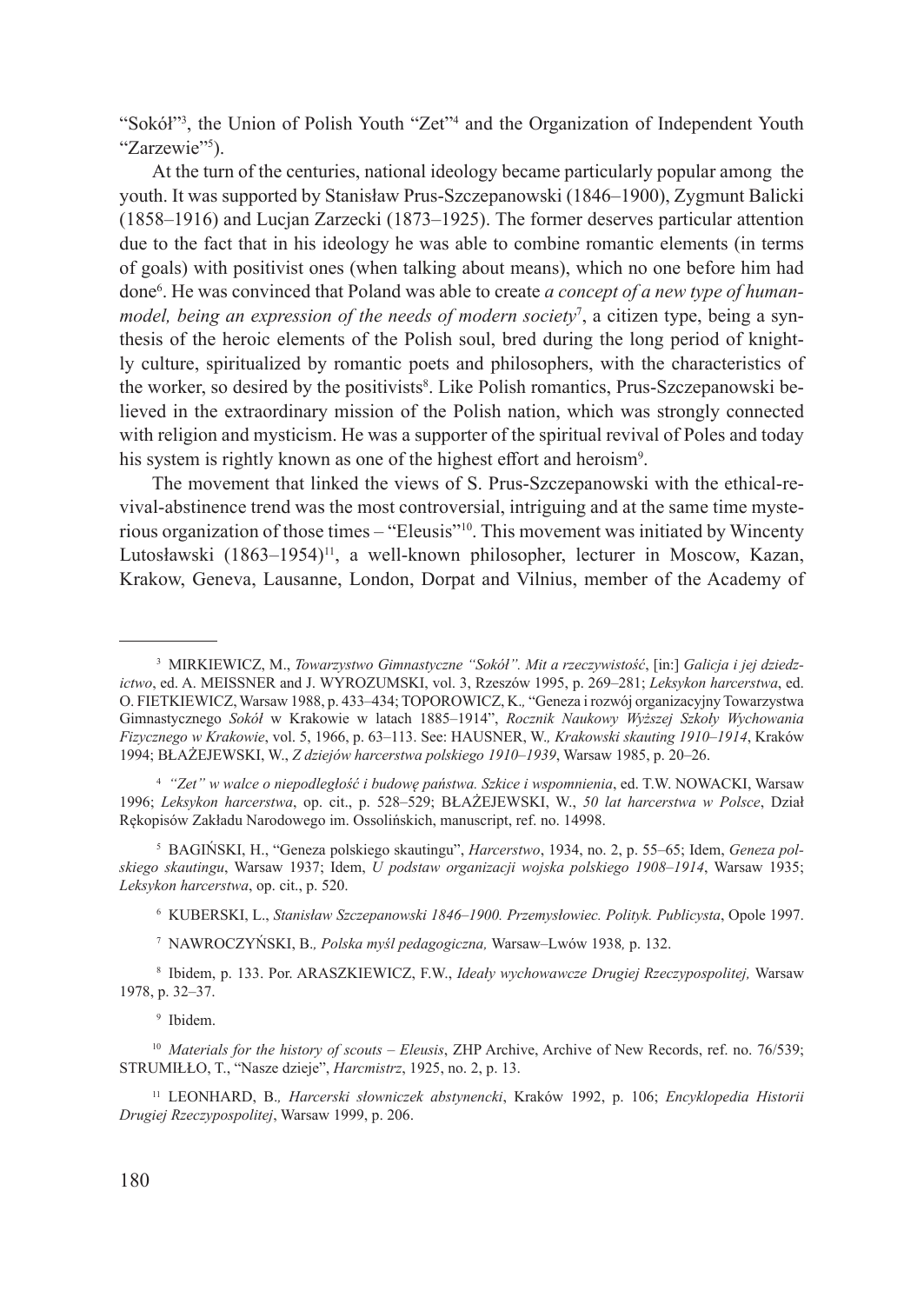Skills, and also the brother of Kazimierz Lutosławski, the legendary creator of the Scout  $Cross<sup>12</sup>$ .

"Eleusis" existed in the years 1903–1920 and *in its initial phase it was a loose group of people professing his* [i.e. Lutosławski's – E.G.-S.] *ideology and indivisible leadership*13. Its members were recruited from the activists of the abstinence Society "Eleuteria"14 and the "Sobriety" Society, which promoted abstinence from "alcoholic" beverages and supported *all attempts aimed at distracting people from such beverages*<sup>15</sup>*.* In their activities, the said societies also included founding sanatoriums, hospitals and outpatient clinics for alcoholics and their treatment. They also positively evaluated any laws directed against drinking. "Eleuteria" was also a work of W. Lutosławski<sup>16</sup>.

"Eleusis", a somewhat mysteriously sounding word, is the name of a city in ancient Greece, where people free of addictions and low passions held their mysteries (*the Hellenic Capital, where the chosen ones were initiated and confirmed in the possession of those eternal truths on which the progress of the spirit depends on the earth*) 17 Members of "Eleusis" called themselves "Elses" (when referring to each other, they used the phrases: sister and brother<sup>18</sup>), and the name came from the first letters of the Greek sentence: *Eleutheroi laon sotheres*, which means: "The free shall be the saviours of people"19. Many Elses, brought up in the cult of Romanticism, understood it too literally.

Members of "Eleusis" vowed for a lifetime, quadruple self-restraint: *from alcohol, tobacco, cards and debauchery*<sup>20</sup>. In order to abide by such abstinence, they were

<sup>14</sup> ZAGÓRSKI, Z., "Eleuteria – Wyzwolenie (1902–1914)", *Problemy Alkoholizmu*, 1973, no. 3, p. 24–25.

<sup>15</sup> *Statutes of the "Eleuteria" Society and the "Sobriety" Society*, the Galician Governors in Lviv, the Central State Historical Archives of Ukraine. Branch in Lviv, ref. no. 146/58/3061–62, 3065–66.

<sup>16</sup> It was founded in 1902. Apart from Lviv, it also expanded its operations in Kraków, Biecz, Przemyśl, Czerniowce, Stanisławów, Tarnopol, Kosów and Jarosław. Members of Eleuteria organized Polish anti-alcoholic congresses in 1904, 1905 and 1912, educational and publishing campaigns, the closing of pubs on Sundays and holidays, supported in the local government elections only those deputies and councilors who manifested their abstinence. Eleuteria gathered many outstanding figures in its ranks: Dybowski, Bujwid, Zapolska, Konopnicka, Sienkiewicz, Małkowski, Strumiłło, Daszyńska–Golińska. See: LEONHARD, B., op.cit.

<sup>17</sup> *Leksykon harcerstwa*, op. cit., p. 87; LEONHARD, B., op.cit., p. 51–52.

<sup>18</sup> Due to clandestine reasons, however, pseudonyms were used, often referring to names related to nature.

<sup>19</sup> Lutosławski's opponents gave a slightly different, in their understanding blasphemous, etymology of the word. Els was also an abbreviation of three Hebrew words: *Eli lamma sabachtani*, spoken by Christ on the cross. This would mean that the society was created in response to this call ...

<sup>20</sup> *Statute of the Academic Society "Eleusis"*, Galician Governorship ..., ref. no. 146/58/3065; LEON-HARD, B., "U źródeł profilaktyki przeciwalkoholowej w harcerstwie", *Problemy Alkoholizmu,* 1970, no. 10, p. 22–24.

<sup>12</sup> KARWOWSKI, H.F., *Ks. Prałat dr Kazimierz Lutosławski, twórca krzyża harcerskiego*, Łomża 1997.

<sup>13</sup> JACHOWSKI, J., *Harcmistrz Rzeczypospolitej* (*Tadeusz Strumiłło 1884–1958*), [in:] *Byli wśród nas*, ed. F. LENORT, Poznań 1978, p. 205–218.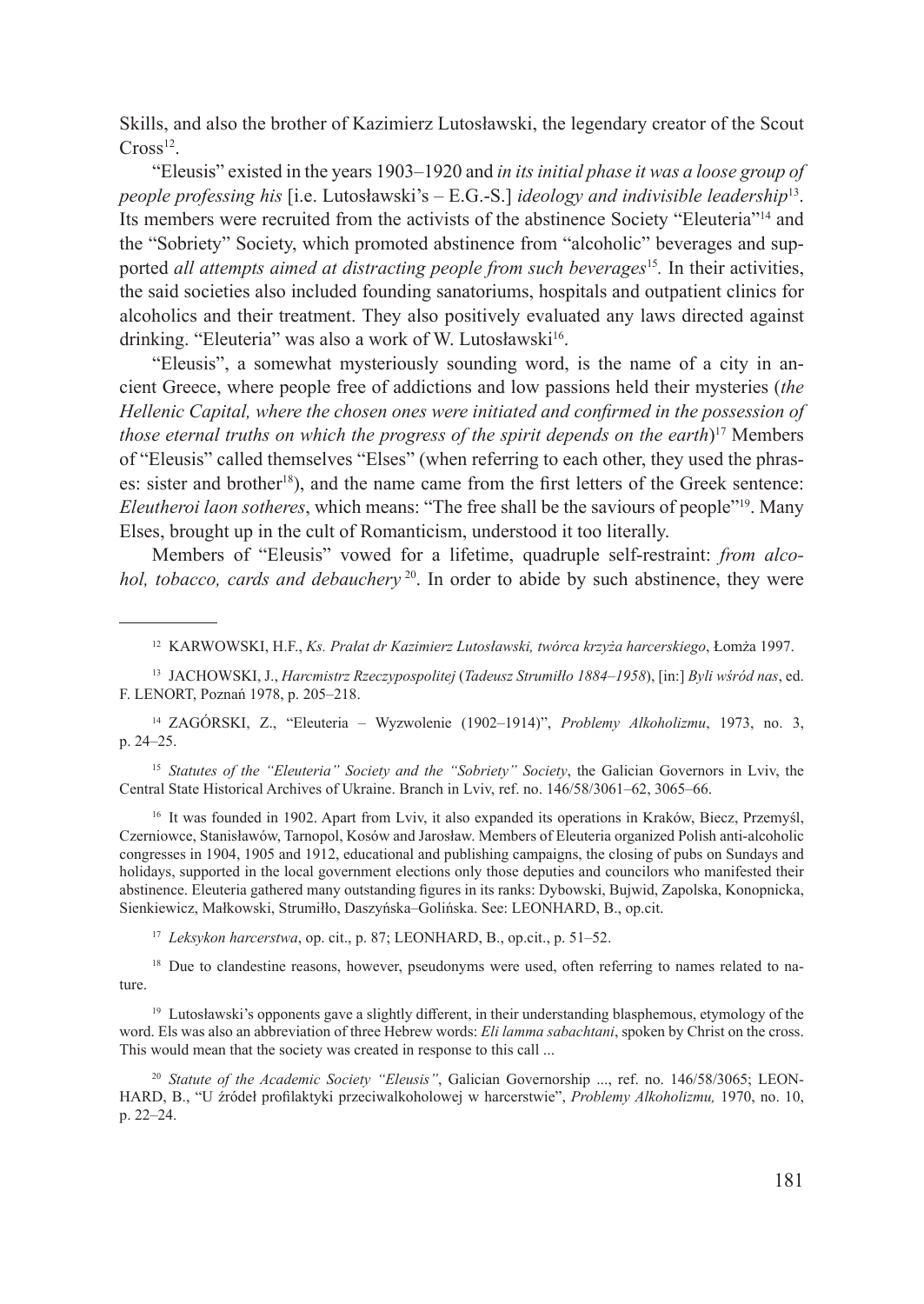obliged by: the word of honour, church vows and solemn vows. The vows resulted from need to prepare young Poles for the struggle for independence by educating their morals. "Eleusis" rejected violence and armed struggle. In addition, the motivation of the young people to stay abstinent was based on two pillars: the fight against the tendency of the invaders to encourage the Polish society to drink and the struggle for the biological fullness of Poles, their family happiness and professional prosperity. The motive of self-development was also important, which could positively affect the surroundings of a young man who could openly manifest his abstinence<sup>21</sup>. He was assisted with Indian yogic exercises, Catholic practices, the writings of Polish messianism, and educational work among people. Members were subject to strict regulations, especially when it came to regular contributions and attendance at meetings (e.g. Lviv members gathered every Sunday, in the early morning, sometimes even at 4 am, in the house of Mrs. Krasuska, near the church of St. Jura).

The Society was funded by contributions from its members, from public lectures, from publishers and from the donations of benefactors. The "Eleusis" Statute guaranteed help, in the form of special boarding houses, lectures, libraries, for young people who studied privately<sup>22</sup>. There was a hierarchy among the members. They were divided into: trial, ordinary, free and honorary members. Every ordinary and extraordinary student of University (the Jagiellonian University in the case of Krakow). who belonged to the Catholic Church, could become a trial member. He could change his status after the trial year, or earlier if the authorities agreed. Free members, on the other hand, were chosen unanimously from among ordinary members for their special merits. Honorary members were, in the light of the Statutes, to be indicated at the request of the Society's authorities from among the professors. The authorities of "Eleusis" included: the Department, consisting of the secretary, treasurer, their deputies and the host, the Meeting of all free members, the Meeting of ordinary and trial members and the Society's Curator. The latter was elected by the Faculty of Theology<sup>23</sup>.

"Eleusis" was a strictly Catholic organization – a kind of secular order. However, it never received the official blessing of the Catholic Church. On the contrary, Lutosławski and his "children" were often accused of heresy and hypocrisy<sup>24</sup>. The removal of "Lutos" (as Lutosławski was unofficially known among the members) from the post of assistant professor at the Jagiellonian University was used for this purpose25. Church environ-

<sup>21</sup> KAMIŃSKI, A., *Andrzej Małkowski*, Warsaw 1979, p. 13.

<sup>22</sup> *Statute of the Academic Society "Eleusis"*…, op. cit.

<sup>&</sup>lt;sup>23</sup> A detailed description of the formation of the organizational structure and development of the territorial network of circles is contained in the work of PODGÓRSKA, T., *Stowarzyszenie Patriotyczno–Religijne Eleusis w latach 1902–1914,* Lublin 1999, p. 53–102.

<sup>24</sup> See e.g.: MAJEWSKI, F.K., *Czy Eleusis pana Lutosławskiego jest katolickim czy masońskim zakonem?*, Częstochowa 1910.

<sup>&</sup>lt;sup>25</sup> The Academic Senate even sent a letter to the Governship, in which it criticized the statutes of the Academic Society "Eleusis" (briefly discussed in the text), which it was to approve. The Senate asked in this letter not to accept the statute, as it remained under the direction of Dr. Lutosławski, who is unhealthy, mischievous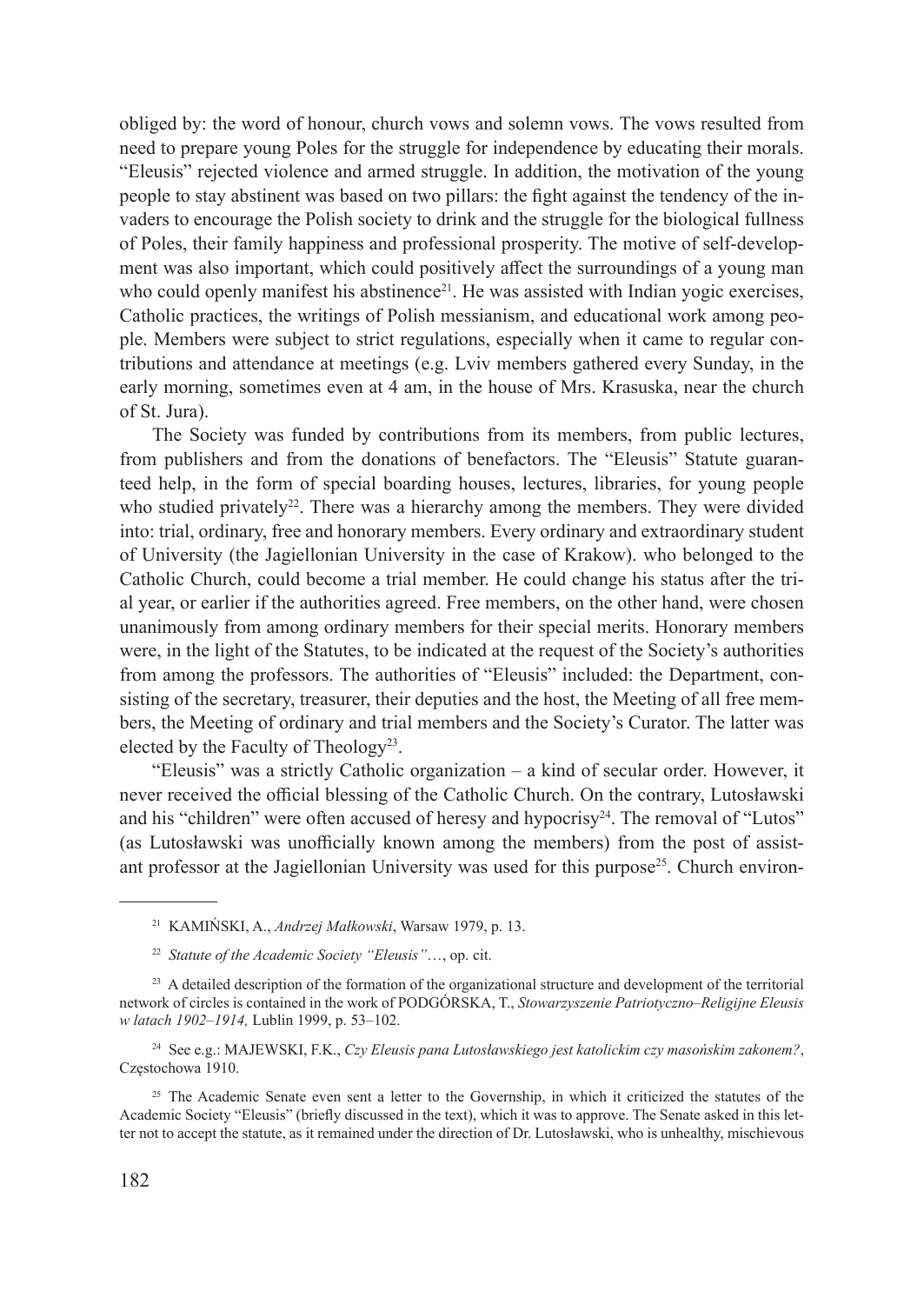ments were also afraid of the chaos and confusion, which the slogans of the members and their "Father-Initiator" could cause in the way thinking of the Polish society<sup>26</sup>. It was also disturbing that Lutosławski repeatedly referred to ancient traditions and customs, which was perceived by his opponents as a mere manifestation of paganism and masonic patterns. The people of the Church were not convinced even by the vows of abstinence ... Especially that Lutosławski's understanding of sexual abstinence was not compatible with the official position of the Church. The church also condemned the principle of co-education, promoted in "Eleusis".

"Eleusis" edited its own, jointly prepared, publications. The most important were the subsequent volumes of "Eleusis". Six were published, the seventh, written already in reborn Poland, containing the recollections of deceased members, partly written by Tadeusz Strumiłło, was not published due to the outbreak of World War II. A similar fate was shared by the "Eleusinian Breviary", elaborated by the members on the basis of the Holy Scriptures, the writings of the Fathers of the Church, the lives of the saints, the works of the bards, Norwid, Towiański. This text was also lost due to warfare<sup>27</sup>.

The Eleusians attributed a significant role to national bards, national philosophy (which was to break all connections with *the positivist plague*), by Lutosławski himself<sup>28</sup>, where the key concept was that of the nation $2<sup>9</sup>$ . His system understood national consciousness not as a uniformity of race, but of spirit, because it was the only concept that could result in common national aspirations. And national consciousness is born as a result of shared experiences of the whole group, it is also deepened by artistic and literary creativity. According to Lutosławski, a model example of the nation was the Polish nation, created on the basis of the experience and history of many tribes, ethnic groups and peoples. "Master Wincenty", however, was an opponent of racial pride and believed in the union of nations (initiated by Poland in the 14th century), especially the smaller ones. Smaller states are unable to secure their independence in a different way, only through joining and creating a greater power.

National ideology in the Eleusian version was very similar to Polish messianism, and its popularity at the beginning of the  $20<sup>th</sup>$  century was the result of the revival of romantic slogans in the form of neoromantic ideology. The Eleusian movement was a phenomenon characteristic of the turn of the century, it testified to a change in the mood among Polish youth, which was no longer satisfied with the lifestyle proposed by the spirit of Young Poland. Lutosławski himself was known for his hostile attitude towards "przybyszewszczyzna".

- <sup>27</sup> JACHOWSKI, J., op.cit., p. 208.
- <sup>28</sup> In 1902 Lutosławski also founded the National Education Seminar.
- <sup>29</sup> LUTOSŁAWSKI, W., "Filozofja narodowa", *Przegląd Filozoficzny*, 1934, 37; LEONHARD, B., *Harcerski słowniczek…*, op. cit., p. 106.

and harmful to young people, the Galician Governorship in Lviv, Central State Historical Archives of Ukraine. Branch in Lviv, ref. no. 146/58/3065.

<sup>&</sup>lt;sup>26</sup> Thus, Lutosławski was compared to the greatest "troublemakers" of the  $19<sup>th</sup>$  century, including Andrzej Towiański.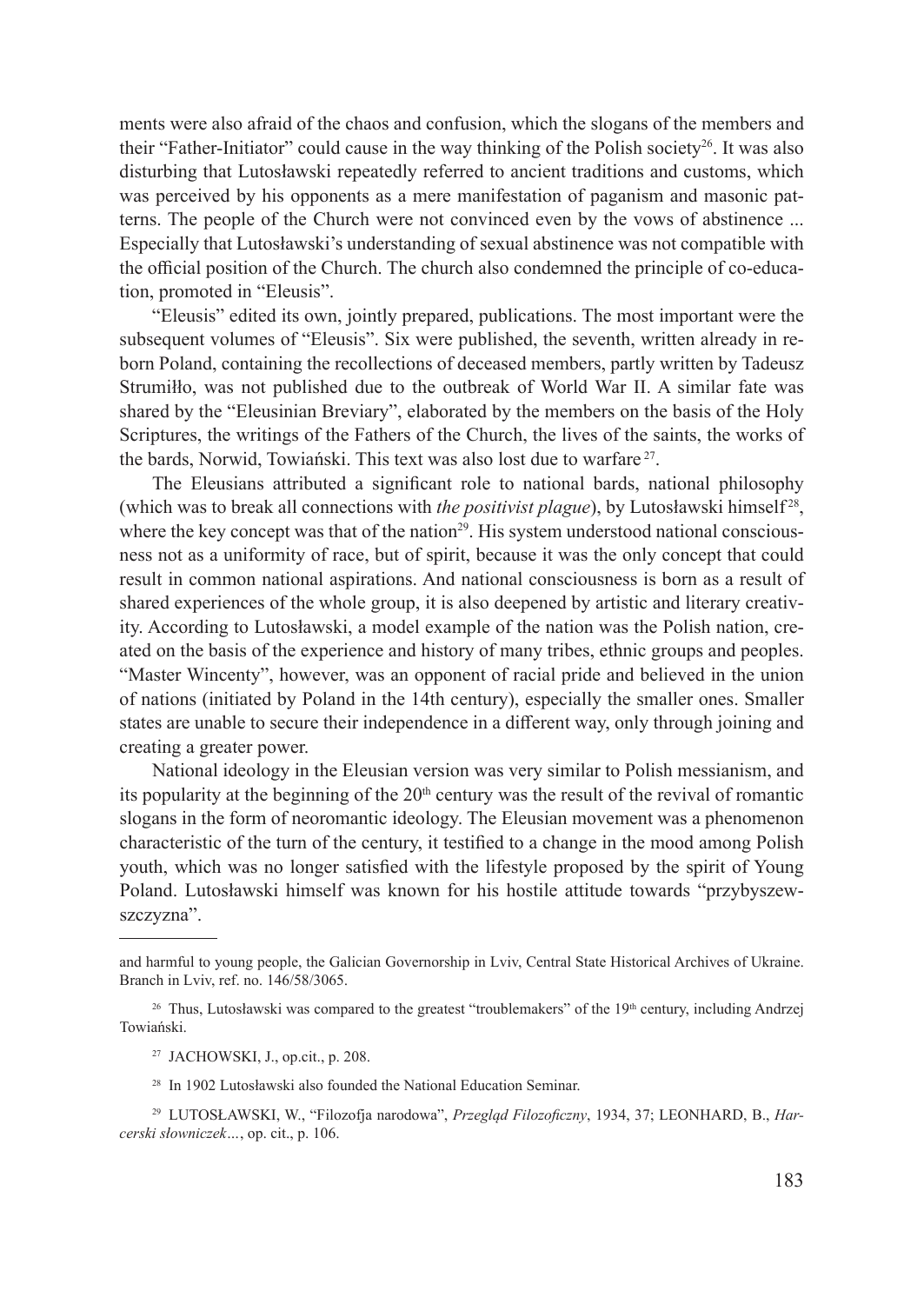B. Nawroczyński characterized Lutosławski's system as *pluralistic spiritualism, combined with faith in the pre-existence of individual souls and metempsychosis. In addition to immortal individual selves, there are national selves*<sup>30</sup>. The perfection of the self as such consists in gaining a greater awareness of its spiritual identity and vocation. According to Lutosławski, the Polish nation has a special role to fulfil – to save others. When Poles fulfil their task properly, the rest of the nations will organize all humanity on the principles of love, resulting in the implementation of the Kingdom of God on earth.

Władysław Tatarkiewicz included Lutosławski, along with Stanisław Brzozowski and Edward Abramowski, to the philosophical trend called spiritualism. He noted, however, the distinction of the metaphysics of the former, as it *proclaimed not only the uniqueness of the spirits, but also a multiplicity of their incarnations, palingenesis. It merged with the mystical theory of cognition. And put a special emphasis on the idea that the highest metaphysical reality is the nation, and the highest source of cognition is national consciousness*31. Lutosławski considered himself a student of Plato, but he interpreted the idealistic philosophy, as everything else, in his own spiritual way.

The philosophy of W. Lutosławski never gained wider recognition in Poland; during the period of its greatest popularity in 1907, "Eleusis" had several hundred members in all partitions. The groups most influenced by "Eleusis" were students and workers (the educational campaign was conducted among them in Upper Silesia, Rhineland and Westphalia<sup>32</sup>). It is hard not to notice, however, that Lutosławski was an extraordinary figure. Olga Małkowska, the founder of girls scouting shared a very warm memory of him. She described him as *an excellent philosopher, a wise, good man, though a terrible freak. I remember once, when he was unable to provide a lecture hall, he gathered us on one of the streets of Lviv, climbed onto a street lamp and gave a long speech. Good old Lutos…33.*

In 1912, the Eleusians moved away from their Father-Initiator, mainly due to the numerous excesses and extravagances of "master Wincenty"34, or as stated by Stanisław Pigoń, due to the autocratic attitude and inconsistency of the founder. Many of the members were also dissatisfied with Lutosławski's frequent absences and trips. After the deliberations in Kosów (1910) and Żółków (1912), the Filaret Union of Eleusians was estab-

<sup>32</sup> Members of Eleusis were repressed by the Prussian authorities in the form of the so-called abstainers' trials in 1904 and 1905. See: NAWROCZYŃSKI, B., op. cit., p. 154.

<sup>33</sup> BYTNAR G., "Piękna młodość. Rozmowa z Olgą Drahonowską-Małkowską", *Tygodnik Powszechny*, 1978, no. 11.

<sup>34</sup> The authorities of the Jagiellonian University had done the same before, depriving Lutosławski of the right to lecture at the above-mentioned university. After this decision, he started to create, together with a group of devotees, the Eleusis society. The publication in 1933 of the surprising autobiography *Jeden łatwy żywo* was also considered an extravagance on his part. Lutosławski was also accused of betraying the Eleusian ideals because he abandoned his first wife, the poet Zofia Casanova (he married her in March 1887), because of a lack of love, as he himself claimed. He then married a member of Eleusis, Wanda Peszyńska.

<sup>30</sup> NAWROCZYŃSKI, B.*,* op.cit., p. 154.

<sup>31</sup> TATARKIEWICZ, W., *Historia filozofii*, Warsaw 1983, vol. 3, p.359.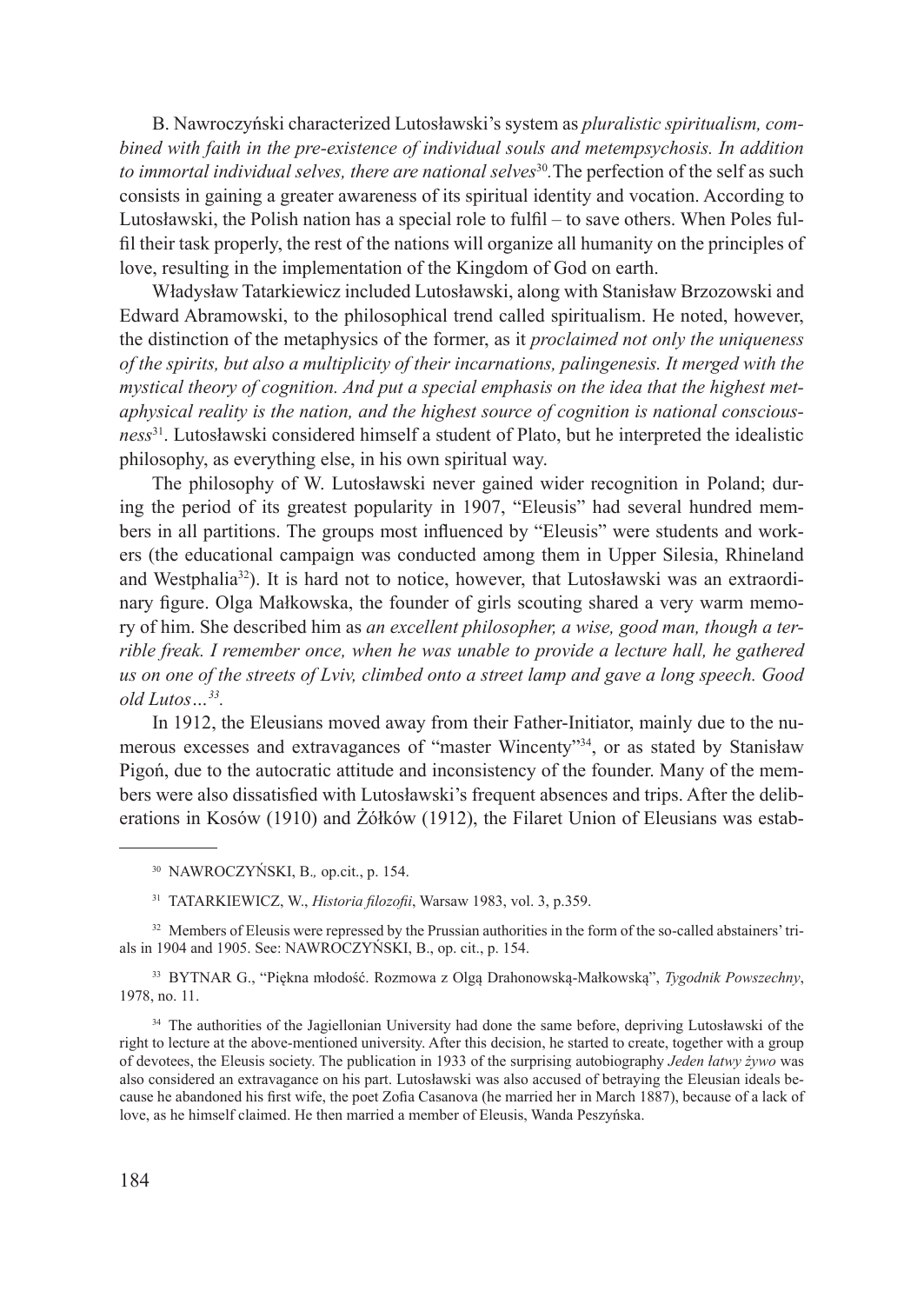lished in place of Eleusis.35 At the gathering in Kosów, Lutosławski was present, but only unofficially. He did not take part in the meetings, he only invited the members who were willing to participate in the discussions. He also appeared in Żółków, where he attacked the most active Eleusian activists, accusing them of treason, appropriation of leadership, and change of goals. It was difficult for him to accept the fact that Eleusis became independent. In its place, he created the "Order of Blacksmiths", where the chief slogans were: bravery, fitness and discipline<sup>36</sup>.

Although Lutosławski's relations with other members were getting worse, the subject of lectures at both gatherings made it clear that "Master Wincenty" was still a "spiritual father" for many sisters and brothers. In Kosów, T. Strumiłło spoke on behalf of the entire "Eleusis" about the attitude to his initiator and his current role in the society. He stated that *his system* [i.e. Lutosławski's – E.G-S.] *of philosophy called eleuterism, is considered so contrary to the Catholic teaching that in the face of accusations of being under Lutosławski's influence – we have experienced severe assaults from the clergy, as if under the guise of religiosity, we wanted to convey views contrary to the Church's teaching – almost heretical. We need to repel this suspicion very intensively [...]. In the first place, these allegations could have been made out of ignorance, misunderstanding the development of his views, or worse, suspicion of bad will. Lutosławski himself rejected ultimate individualism that denies God, the Creator, the Almighty Father of all selves, even before Eleusis*  was created. On the other hand, eleuterism, reconciled with the idea of a Christian God, *corresponding to the progress of philosophical European thought and characteristic of national bards, although not yet systematically presented by anyone, has nothing against Catholic teaching. It must be said, however, that Lutosławski has not yet carried out this reconciliation [...].The fact that this issue raises a charge against Eleusis indicates a fundamental misunderstanding of our attitude to Wincenty Lutosławski. [...] We are not, as an organization, in any way dependent on him, he is neither our manager, nor leader, nor even a member of Eleusis. [...] He showed us the sources from which he drew himself. Our similarities lie in the philosophical progress of humanity, the national character of the Polish spirit, emphasized by the bards*<sup>37</sup>*.* 

Lutosławski's students included many outstanding people for Polish science and culture: the aforementioned S. Pigoń<sup>38</sup>, T. Strumiłło<sup>39</sup>, Andrzej and Olga Małkowscy,

<sup>35</sup> Materials for the history of scouts – Eleusis ...; See. STRUMIŁŁO, T., "Nasze dzieje", *Harcmistrz*, 1926, no. 1–2, p. 11.

<sup>&</sup>lt;sup>36</sup> This organization turned out to be ephemeral, most of the blacksmiths after a short time returned to the Filaret Union. See: JACHOWSKI, J., op.cit., p. 214.

<sup>37</sup> Ibidem.

<sup>38</sup> He wrote about the Eleusian experiences in his youth in his autobiography *Z Komborni w świat,* published in Kraków in 1957.

<sup>39</sup> JACHOWSKI, J., op.cit., p. 205.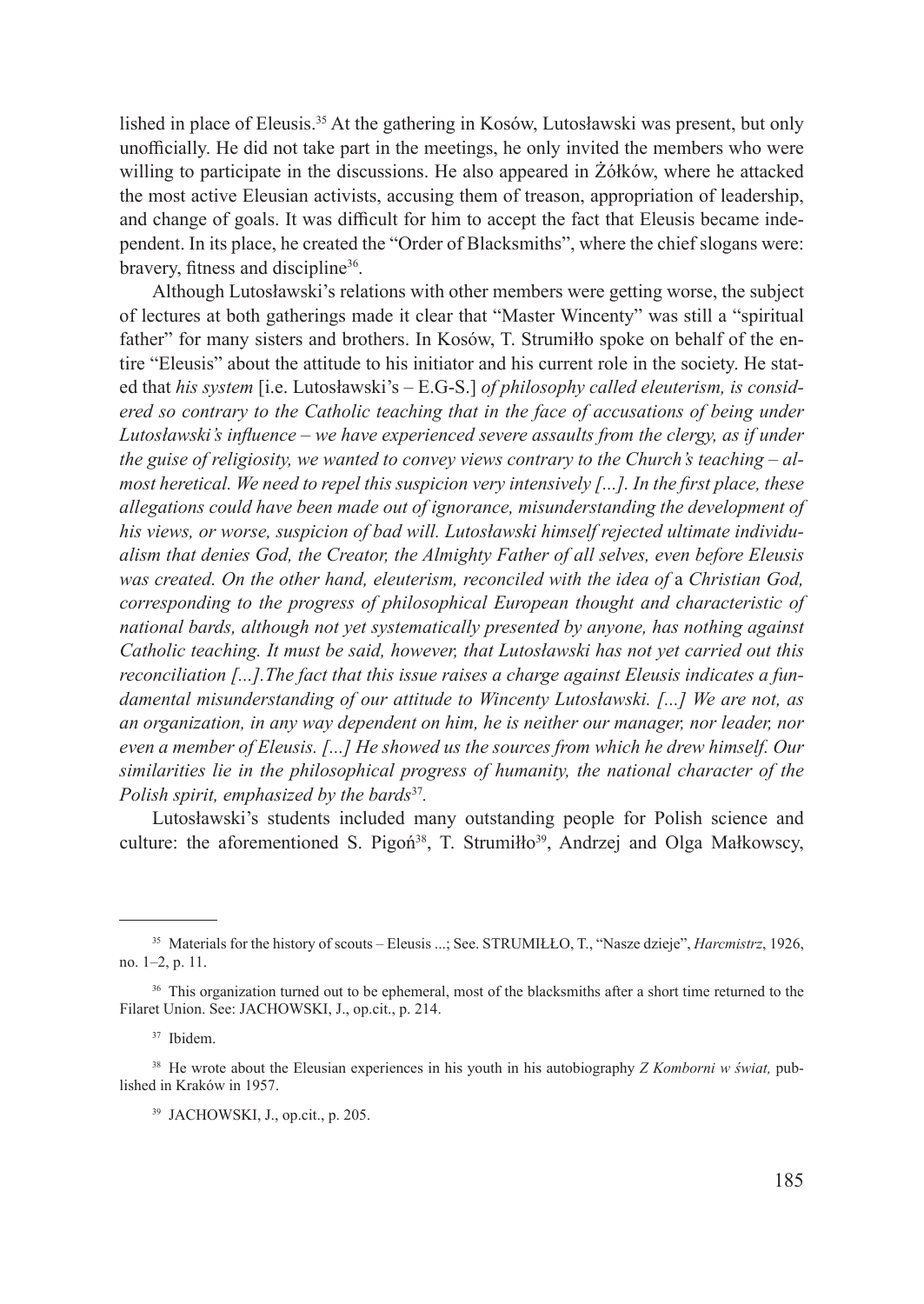Józef Kostrzewski<sup>40</sup>, Adam Wodziczko, Ignacy Kozielewski, Stanisław Cywiński, Maria Jarecka, S. Prus-Szczepanowski's sister. Many Eleusis members later joined the ranks of the Polish scouts and it is thanks to the Eleusian spirit that Polish scouting has the rule of alcohol and tobacco abstinence in its Scouting  $Law<sup>41</sup>$ . Whereas, the meaning and influence of scouts on Polish youth is undisputed today.

## **Bibliography**

- ARASZKIEWICZ, f., w., *Ideały wychowawcze Drugiej Rzeczypospolitej,* Warsaw 1978, p. 32–37.
- BAGIŃSKI, H., "Geneza polskiego skautingu", *Harcerstwo*, 1934, no.2, p. 55–65.
- BAGIŃSKI, H., *Geneza polskiego skautingu,* Warsaw 1937.
- BAGIŃSKI, H., *U podstaw organizacji wojska polskiego 1908 1914,* Warsaw 1935.
- BŁAŻEJEWSKI, W., *50 lat harcerstwa w Polsce,* Dział Rękopisów Zakładu Narodowego im. Ossolińskich, manuscript, ref. no. 14998.
- BŁAŻEJEWSKI, W., *Z dziejów harcerstwa polskiego 1910–1939,* Warsaw 1985, p. 20–26.
- BYTNAR, G., "Piękna młodość. Rozmowa z Olgą Drahonowską-Małkowską, *Tygodnik Powszechny,* 1978, no. 11.
- *Encyklopedia Historii Drugiej Rzeczypospolitej,* Warsaw 1999.
- GŁOWACKA, E., *Życie i działalność pedagogiczna Olgi i Andrzeja Małkowskich twórców polskiego skautingu,* Poznań 2001, typescript, University Library in Poznań.
- GRABSKI, S., *Harcerstwo wśród organizacji młodzieży* [in :] *Harcerstwo polskie*, ed. S. SEDLA-CZEK and L. GRABOWSKI, Warsaw 1925.
- HAUSNER, W., *Krakowski skauting 1910–1914,* Kraków 1994.
- JACHOWSKI, J., *Harcmistrz Rzeczypospolitej (Tadeusz Strumiłło 1884–1958),* [in:] *Byli wśród nas,* ed. F. LENORT, Poznań 1978, p. 205–218.
- KAMIŃSKI, A., *Polskie związki młodzieży (1804–1931),* Warsaw 1963.
- KARWOWSKI , H.J., *Prałat dr Kazimierz Lutosławski, twórca krzyża harcerskiego,* Łomża 1997.
- KOSTRZEWSKI, J., *Z mego życia,* Wrocław 1970.
- KUBERSKI, L., *Stanisław Szczepanowski 1846 1900. Przemysłowiec. Polityk. Publicysta,* Opole 1997.

*Leksykon harcerstwa*, ed. O. Fietkiewicz, Warsaw 1988, p. 433 – 434.

- LEONHARD, B., *Harcerski słowniczek abstynencki,* Kraków 1992.
- LEONHARD, B., "U źródeł profilaktyki przeciwalkoholowej w harcerstwie", *Problemy Alkoholizmu,*  1970, no. 10, p. 22–24.
- LUTOSŁAWSKI, W. "Filozofja narodowa", Przegląd Filozoficzny, 1934, 37.
- MAJEWSKI, F.K., *Czy Eleusis pana Lutosławskiego jest katolickim czy masońskim zakonem?,*  Częstochowa 1910.
- MARCINIAK, A., *Józef Władysław Kostrzewski,* [in:] *Poczet wielkopolskich członków Polskiej Akademii Nauk,* Poznań 2000.
- *Materials for the history of scouts Eleusis,* ZHP Archive, Archive of New Records, ref. no. 76/539.

<sup>40</sup> J. Kostrzewski also wrote his memoirs *Z mego życia. Pamiętnik,* Wrocław 1970. Also see: MARCI-NIAK, A., *Józef Władysław Kostrzewski*, [in:] *Poczet wielkopolskich członków Polskiej Akademii Nauk,* Poznań 2000.

<sup>41</sup> GŁOWACKA, E., *Życie i działalność pedagogiczna Olgi i Andrzeja Małkowskich – twórców polskiego skautingu*, Poznań 2001, typescript , University Library in Poznań.